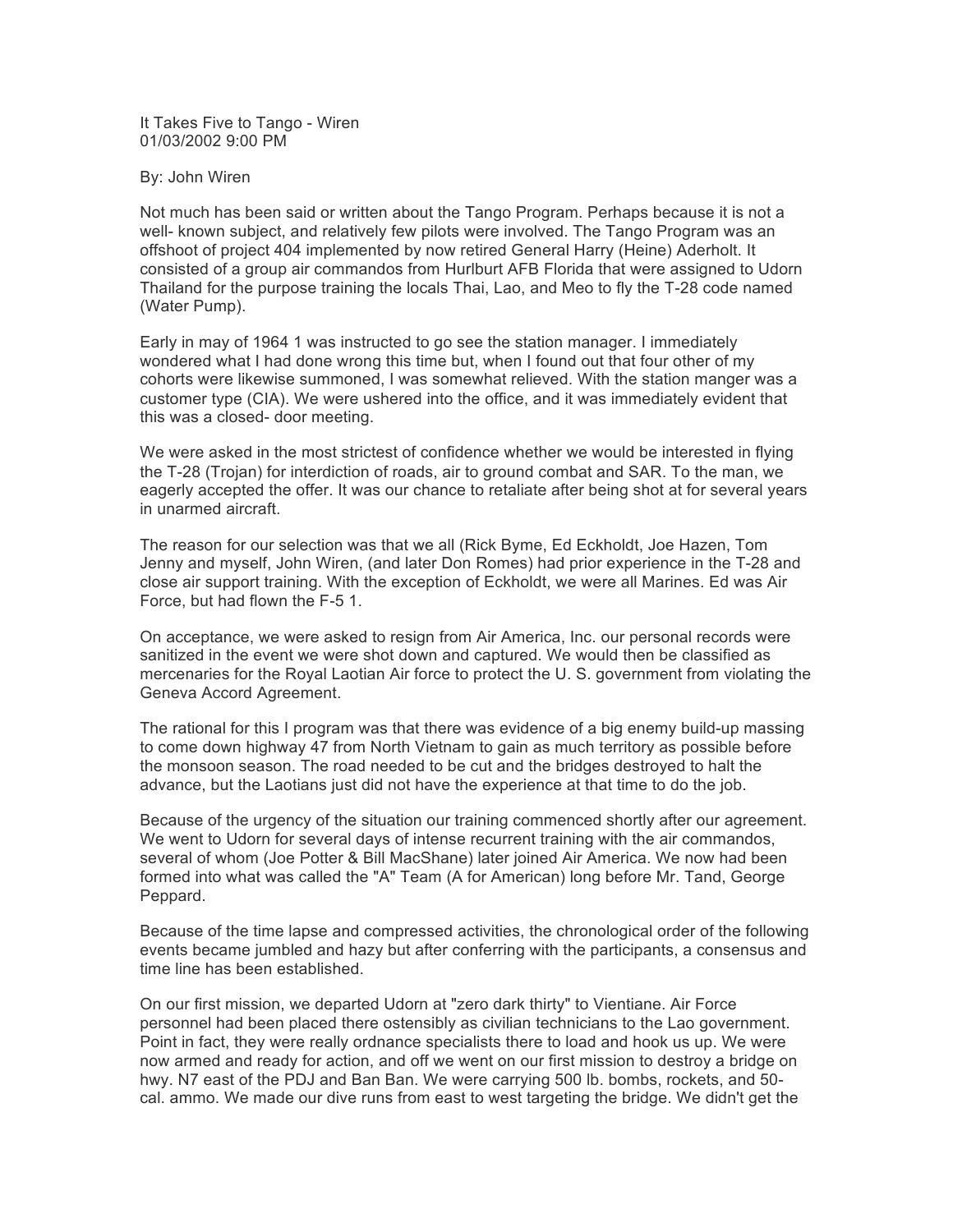bridge, but we must have seared the hell out of it. We did, however, crater the road. Tom Jenny didn't get a release on his bomb so he had to make an additional run. By now we woke up the bad guys, and the AA was flying thick and heavy.

Later the same day we returned to the same area and caught a truck convoy of 10 coming down the road from Vietnam. I believe Joe Hazen got the first one and I got the last one, trapping the rest in between. From then on, it was a turkey shoot. General Vang Pao later expressed his complete elation for the fact that he was now getting aerial support.

The very next morning at the crack of dawn, we launch again for an assault mission on the PDJ. I think it was primarily a psychological effort against the enemy to let them know we were around, and had the capability to hit them at home base. As we came around the west edge of the PDJ, a voice came up on our radio frequency and said "go get cm guys". I never knew for sure who said that, but suspect it could have been Pop Buell or Tony Poe. As we skirted the north side of the PDJ we slipped down a pass at very low level letting us out on the plain itself it was a complete surprise attack for targets of opportunity. Tom Jenny selected an armored vehicle and got into a shoot-out with it. As a result he sustained 8 holes across the leading edge of his wings. Joe Hazen and Rick Byrne went after a flat bed truck with 55gal. drums of fuel. Joe took a bullet hole in his canopy less then a foot behind his head and his voice went up at least one octave. I never got to discuss this business with Ed Eckholdt, as he passed away before I had the chance. I spotted a jitney bus chock-full of the enemy hanging on as it traveled east down the dusty road. took aim at it and pulled the trigger, but was so low and close that the bullets converged beyond them (300 yards). My pass was from north to south and I quickly turned out to the left to come around for another go at them. As I started my run again, I noticed that soldiers were running up a hill right next to me taking the tarps off the AA. By now the jitney was going full out and the driver was intent on keeping watch on me. His eyes were as large as the proverbial saucers accompanied with a look of terror on his face. The road forked and in the middle was an abandoned derelict Russian tank. The driver was so intent on me that he plowed full speed into the tank making human Frisbees out of the occupants. Scratch one jitney bus! My adrenaline must have been pumping 200% since I continued to make passes even after I had expended all ammo.

Some years later I had the occasion to have a drink with Dick Crafts who was then a pilot with Eastern Airlines out of New York. We reminisced about Air America days, and he asked me if I recalled that day on the PDJ. He revealed that he was with a customer type in a chopper back up on a hill to the northwest, watching the whole event, standing by for pick-up in the event we got shot down. He said he had never seen so many tracer bullets flying that were directed at us, as we did our thing. Knowing that between each tracer there were several other projectiles. He said he would probably have faked a bad magneto check should one of us go down.

We returned to Vientiane and for some unknown reason, General Ma, commander of the Laotian air force wanted us to leave the aircraft there instead of going on to Udorn. Joe Hazen said to tell the general to go get his own holes. After landing back at Udorn later that evening it was found by the maintenance crew that all five of our aircraft had taken hits.

Over the next several years we were involved in many more missions, all of them different, all of them exciting; e.g., rescuing Billy Zeitler from his downed Hotel 19, plucking a downed military pilot out of North Vietnam. As the US Military became more involved in Laos our mission was reduced to mostly SAR. New pilots came into the Tango Program as some of the original group were transferred north to Japan or elsewhere.